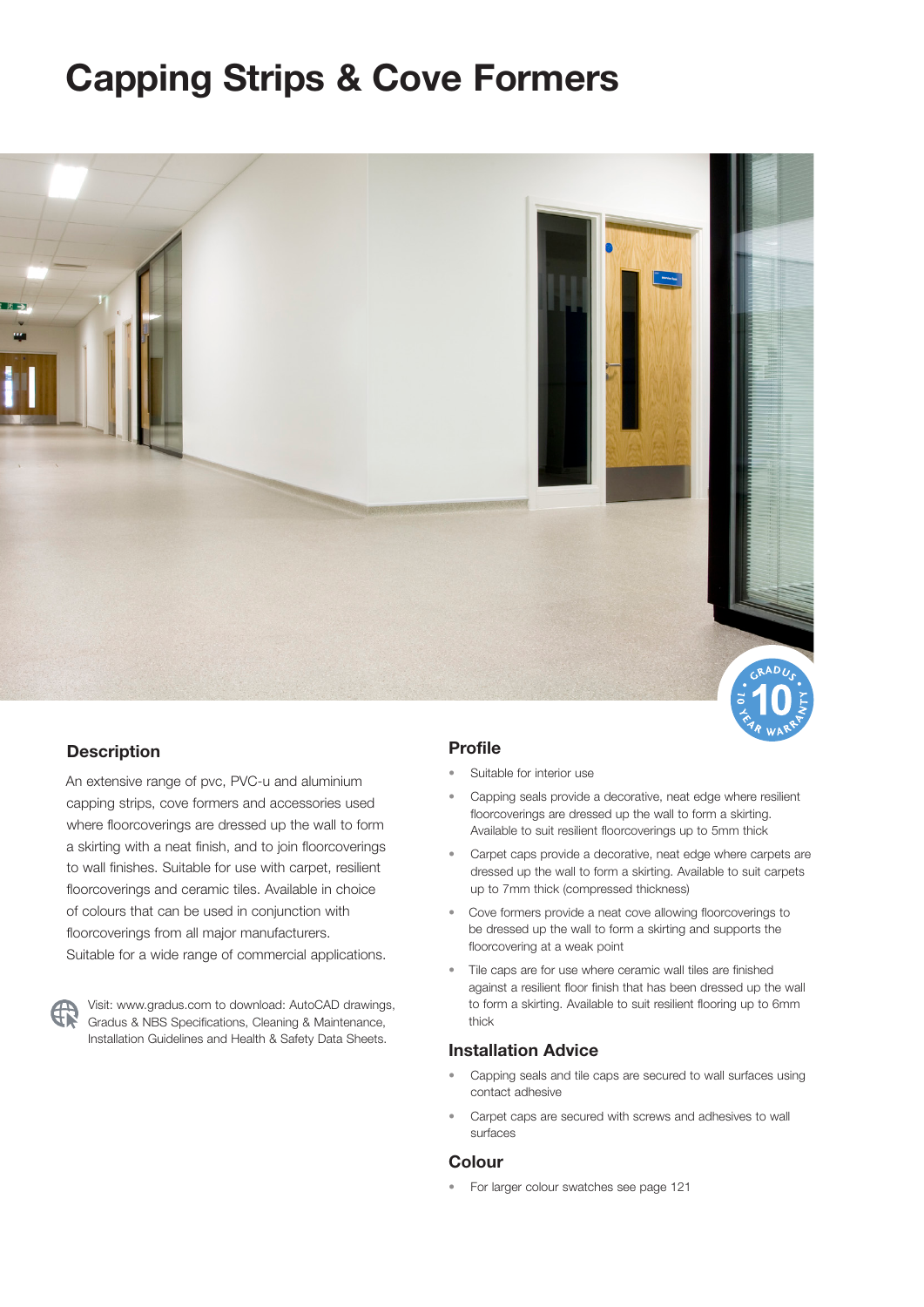## **Capping Strips & Cove Formers**

#### **Capping Seals**

### **Colour options:**

#### **HCS48 and HCS50:**

Black Evergreen Brown

**The Co** m.

**Tara**  $\mathbb{R}^n$  $\mathcal{C}^{\mathcal{A}}$  $\overline{\phantom{a}}$ 

Dove Stone Bluebell

Almond Glacier

Granite



Flexible pvc capping seals are used to finish the top of a resilient floorcovering where it has been coved up the wall. Capping seals are usually used in conjunction with a cove former (see page 130).







HCS48 capping seal with CF38 cove former and a 3mm linoleum.



All Gradus products comply with REACH Regulation (EC) 1907-2006 - see page 6 for further details.

### **Cove Formers**



| Snowdrift     |  |
|---------------|--|
| <b>MCS48:</b> |  |
| Zinc          |  |
| Doubloon      |  |
| Platinum      |  |
| Silver        |  |
|               |  |
|               |  |
| <b>PCS40:</b> |  |
| Black         |  |
| Evergreen     |  |
| <b>Brown</b>  |  |
| Azure         |  |
| Granite       |  |

**Hickory** Blueberry

Stone

 $\overline{\mathcal{L}}$  $\mathbb{R}^3$ 

m.  $\Box$  $\overline{\phantom{a}}$ 

 $\mathcal{L}_{\mathcal{A}}$  $\Box$ 

Dove

Leaf

Salmon

Glacier Mist Snowdrift **name** 

Almond Dune

**PCS40P:**

#### Black |

#### **CCF 100 1:**

Dove Almond **Ta** Glacier n Snowdrift |

Dimensions shown are nominal. Illustrations are 70% size in mm. Products subject to minor design alterations without notice.